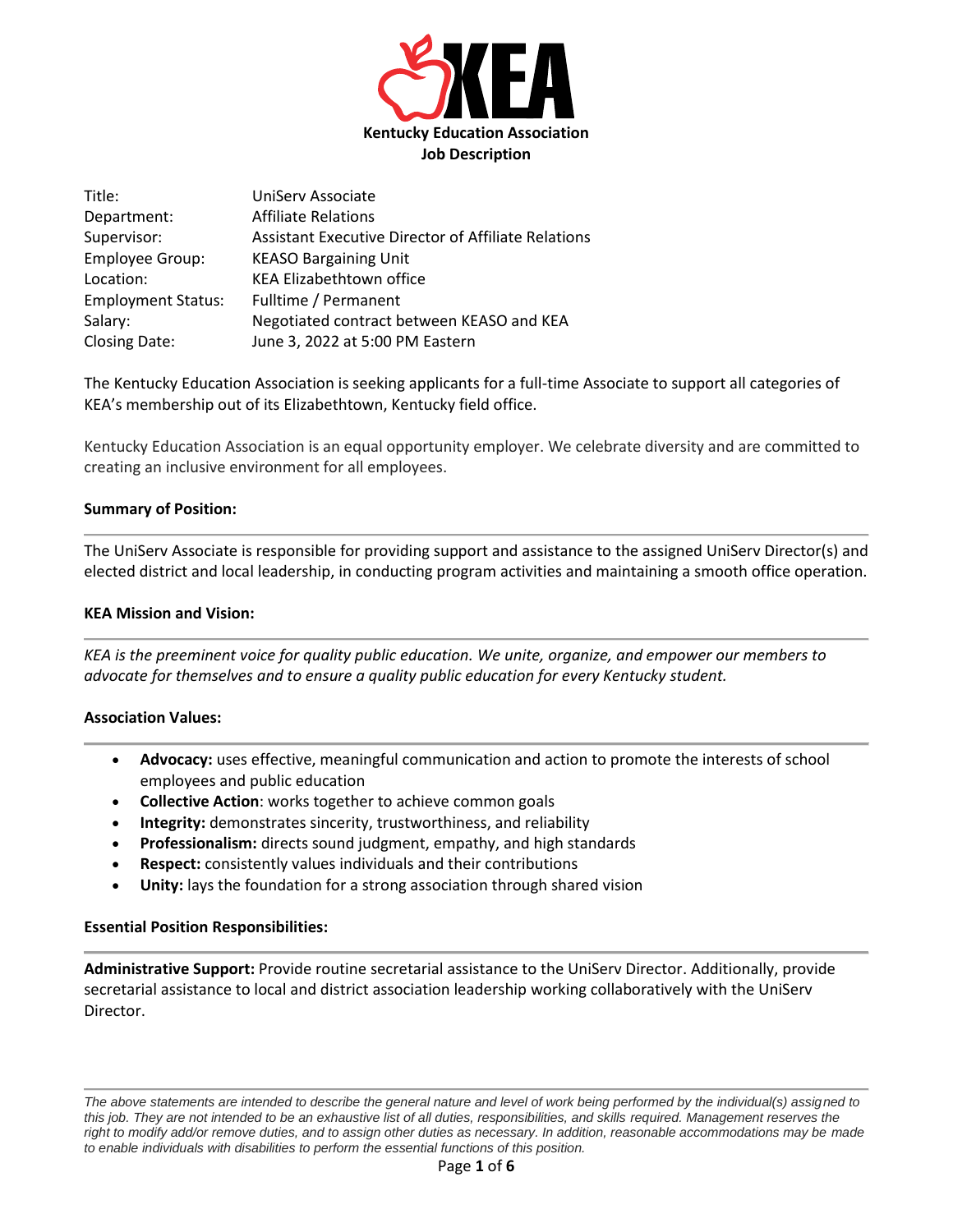**Data Management:** Create and maintain accurate member information in IMS or other approved database; Correspondence, data entry and retrieval, filing, materials preparation, and dissemination. Maintain all appropriate accounts, files, and office inventory including the ordering of necessary supplies.

**Office Management:** Maintain office operation and oversee the day-to-day logistics for maintaining a clean and well-organized workspace in the absence of the UniServ Director. Maintain office inventory, including the ordering of necessary supplies and maintaining petty cash and other appropriate accounts.

## **Education & Experience:**

- High school diploma or GED required
- Successful completion of job-related coursework beyond high school or equivalent experience preferred
- Excellent computer skills (Microsoft Office Suite) required
- Excellent communication skills required
- Database experience preferred, including timely and accurately inputting information and extracting relevant reports

## **Behavioral Competencies:**

**Adaptability**: Adapts well to changes in assignments and priorities; adapts behavior or work methods in response to new information, changing conditions, or unexpected obstacles; approaches change positively and adjusts behaviors accordingly.

- Acknowledges new information and adjusts responses accordingly
- Adjusts timelines, results, and expectations appropriately to changing needs
- Identifies ways to incorporate new practices into existing framework
- Overcomes obstacles to achieve results
- Persists towards solutions and goals in changing circumstances
- Remains flexible and open to new ideas and encourages others to value change
- Thinks and acts effectively under pressure
- Understands changes in work tasks, situations, and environment as well as the basis for change

**Applied Learning:** Learns and properly applies new job-related information in a timely manner. Absorbs and comprehends job-related information from formal training and other formal and informal learning experiences.

- Analyzes both successes and failures for clues to improvement
- Experiments and will try anything to find solutions
- Notices the need to change personal, interpersonal, and managerial behavior quickly
- Seeks feedback
- Watches others for their reaction to his/her attempts to influence and perform, and adjusts

**Communication:** Clearly conveys and receives information and ideas through a variety of media to individuals or groups in a manner that engages the listener, helps them understand and retain the message, and invites response and feedback. Keeps others informed as appropriate; demonstrates good written, oral, and listening skills.

• Clearly and effectively conveys information verbally and in writing

*The above statements are intended to describe the general nature and level of work being performed by the individual(s) assigned to this job. They are not intended to be an exhaustive list of all duties, responsibilities, and skills required. Management reserves the*  right to modify add/or remove duties, and to assign other duties as necessary. In addition, reasonable accommodations may be made *to enable individuals with disabilities to perform the essential functions of this position.*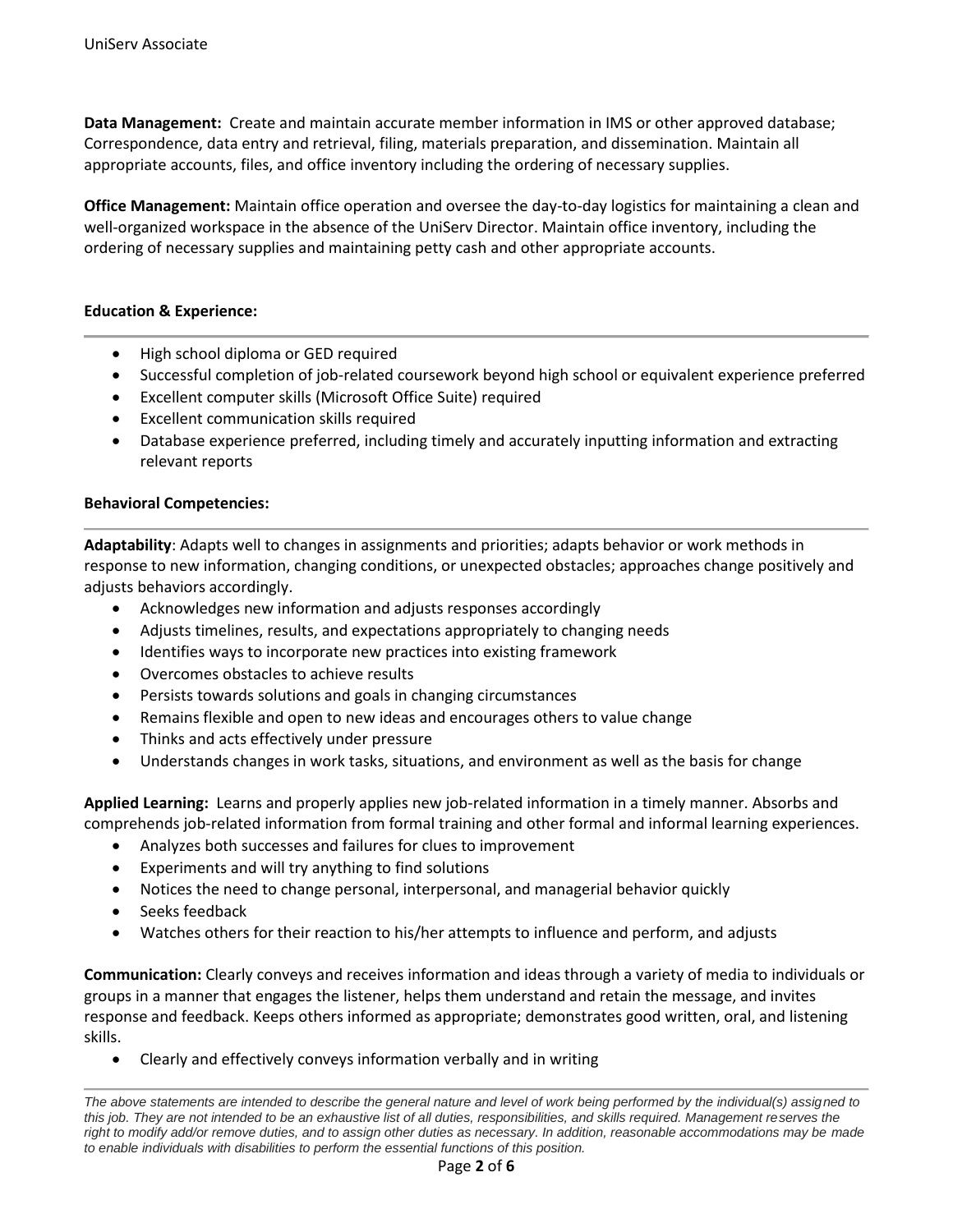- Ensures that regular communication occurs based on the needs of the work, the individual, management, or the situation
- Identifies and uses effective communication channels and methods (e.g., presentations, electronic dissemination, social media)
- Listens actively and asks appropriate questions
- Models open, non-defensive, direct, and thoughtful communication
- Uses analogies, visuals, and other techniques to tailor communications to specific audiences
- Utilizes skill in presenting information, analysis, ideas, and positions in a clear, succinct, accurate, convincing manner, as is appropriate with the audience

**Conflict Management:** Uses appropriate interpersonal styles and techniques to reduce tension and/or conflict between two or more people; sizes up situations quickly; identifies common interests; facilitates resolution.

- Expresses disagreements in a way that does not attack or disparage others
- Facilitates the development of creative solutions to conflict
- Helps uncover underlying and unstated issues causing the conflict
- Identifies and takes steps to prevent potential situations that could result in unpleasant confrontations
- Knows when to compromise and when to stand firm

**Decision Making/Problem Solving:** Breaks down problems into components and recognizes interrelationships; makes sound, well-informed, and objective decisions. Compares data, information, and input from a variety of sources to draw conclusions; takes action that is consistent with available facts, constraints, and probable consequences.

- Actively looks for discrepancies and inconsistencies in available information
- Approaches a complex task or problem by breaking it down into parts and considers each part in detail
- Considers the costs, benefits, risks, and chances for success, when making a decision
- Coordinates with others within his/her network, subject-matter experts and /or additional senior staff to interpret administrative policies, offer advice and solve related problems
- Draws sound, fact-based conclusions, particularly when under pressure or faced with ambiguity
- Generates solutions, taking into consideration political, organizational, and individual realities
- Identifies options for solving a problem and evaluates the relative strengths and weaknesses of each option
- Makes informed, timely and effective decisions, distinguishing between relevant and irrelevant information, and consulting others, when appropriate
- Researches issues thoroughly, does not jump to quick conclusions or formulate opinions based on incorrect assumptions, or inaccurate/incomplete information
- Seeks information about alternatives and chooses an option that meets a goal, solves a problem, or avoids a risk
- Uses a logical method for organizing and analyzing information

**Member Focused:** Makes members and their needs a primary focus of one's actions; gains member trust and respect; meets or exceeds member expectations.

- Balances interests of a variety of members
- Conveys a positive attitude when interacting with members
- Engages the member as a partner in leadership development and attaining association goals
- Establishes and maintains credibility with the public, members, and colleagues

*The above statements are intended to describe the general nature and level of work being performed by the individual(s) assigned to this job. They are not intended to be an exhaustive list of all duties, responsibilities, and skills required. Management reserves the*  right to modify add/or remove duties, and to assign other duties as necessary. In addition, reasonable accommodations may be made *to enable individuals with disabilities to perform the essential functions of this position.*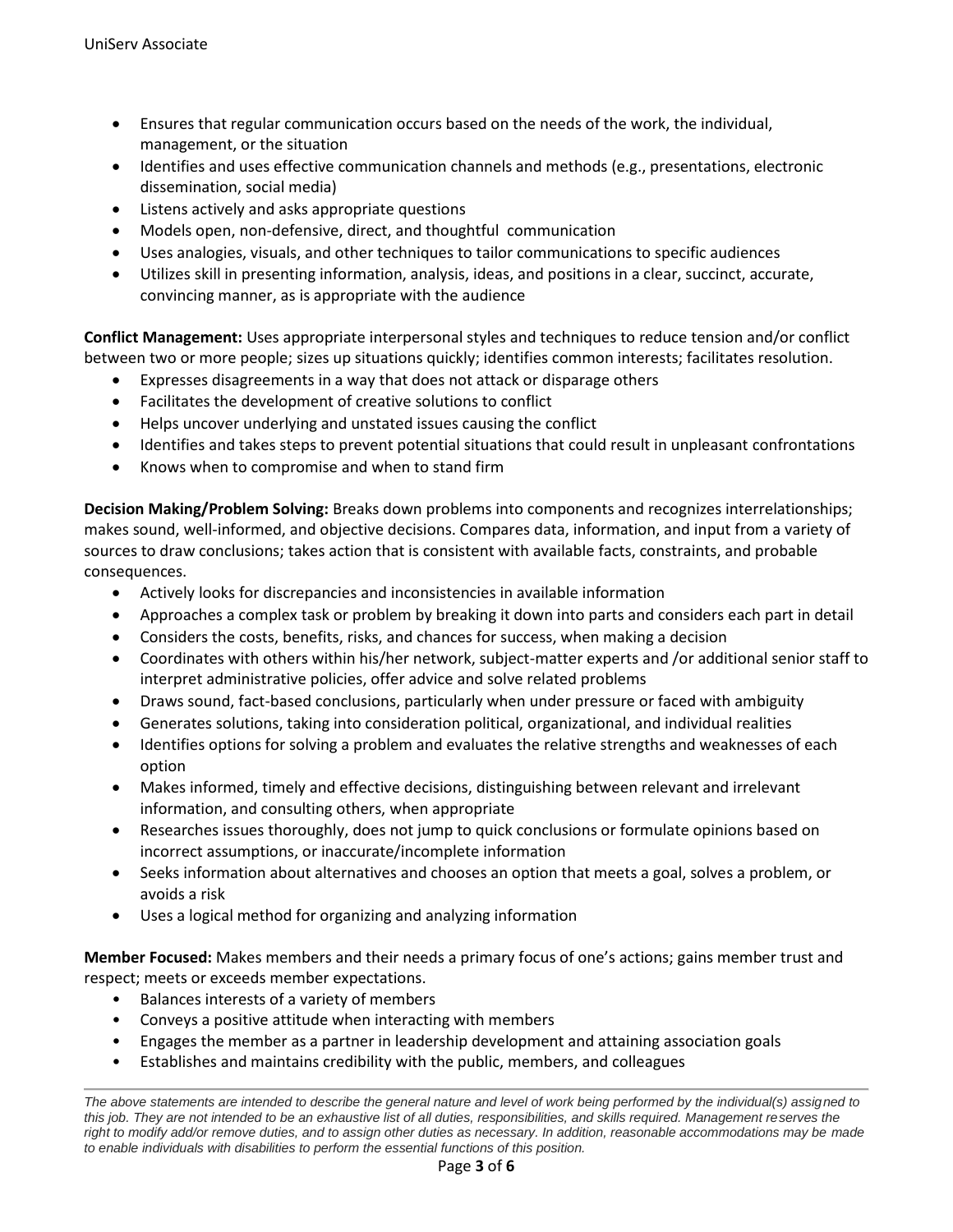- Makes use of specialized knowledge to assist members in resolving problems
- Understands members and takes a proactive approach to meeting their needs in an effective and timely manner

**Planning & Organizing:** Organizes work, sets priorities, and determines resources requirements; determines necessary sequence of activities needed to achieve goals in a complete and timely manner.

- Anticipates problems and mitigates risks
- Consults with supervisor to determine priorities if necessary
- Implements or utilizes strategic plans on a daily basis
- Maintains a high level of energy and commitment to juggle multiple tasks and priorities
- Negotiates adjustments in timelines and/or scope of work, when appropriate
- Organizes work, sets priorities, and determines resource requirements
- Provides work-in-progress status updates proactively and informs others when work is completed
- Recognizes and addresses the interdependences of activities and resources
- Sets, commits to, and maintains high standards for quality work and responsiveness; readily re-adjusts priorities to respond to pressing and changing demands
- Takes advantage of available resources to complete work efficiently
- Uses time effectively and prevents distractions from interfering with work completion

**Quality Orientation:** Monitors and checks work to meet quality standards; demonstrates a high level of care and thoroughness; checks work to ensure completeness and accuracy. Sets high standards and well-defined, realistic goals for own work; displays a high level of effort and commitment towards completing assignments in a timely manner; works with minimal supervision; is motivated to achieve.

- Actively looks for ways to improve the quality of all work
- Acts as a role model and example to others
- Delivers a high quality service to both internal and external stakeholders
- Goes for quality rather than quantity, carefully reviewing outputs
- Maintains institutional brand standards
- Sets a high standard of quality for themselves and others
- Sets up guidelines relating to quality and monitors work against the set standard

**Teamwork:** Participates as an active and contributing member of a team to achieve team goals. Works cooperatively with other team members, involves others, shares information as appropriate, and shares credit for team accomplishments.

- Fosters a working atmosphere conducive to collaborative efforts
- Identifies areas of personal expertise and seeks out opportunities to lend expertise to working groups to maximize outcomes
- Listens to constructive feedback and incorporates suggestions to achieve collective objectives
- Participates willingly and effectively on team assignments and projects
- Solicits input from team members
- Works collaboratively together with others to achieve group goals and objectives

*The above statements are intended to describe the general nature and level of work being performed by the individual(s) assigned to*  this job. They are not intended to be an exhaustive list of all duties, responsibilities, and skills required. Management reserves the right to modify add/or remove duties, and to assign other duties as necessary. In addition, reasonable accommodations may be made *to enable individuals with disabilities to perform the essential functions of this position.*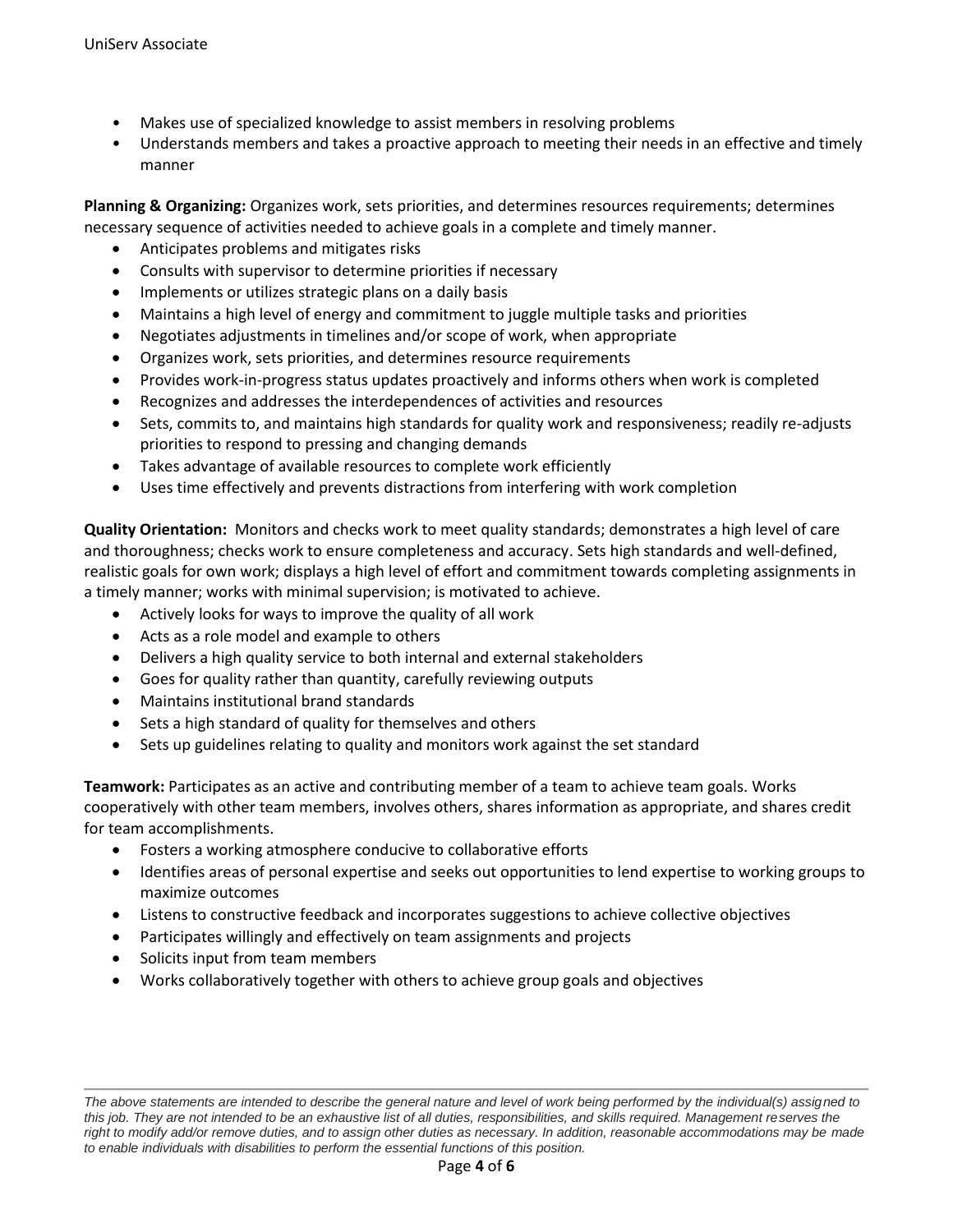# **Technical Competencies:**

**Administrative Support:** Performs and facilitates execution of administrative activities and procedures for the operation of an office or facility.

- Coordinates planning and/or scheduling of meetings and events
- Manages correspondence and communicates organizational information to appropriate parties as required
- Manages office/facility repositories and record keeping systems for storage, tracking and retrieval of information and materials
- Monitors and recommends methods for improvement of office/facility procedures and functions
- Possesses the ability to take shorthand/speedwriting
- Prepares and/or updates reports, correspondence, and other documents
- Serves as a trusted partner providing support on administrative and business management matters/activities
- Utilizes and stays current on available technology and standard office equipment, including typewriter, copy machine, computers, calculator, and Dictaphone

## **Industry Knowledge:**

- High level of proficiency in Microsoft Office and Internet-based data programs.
- High level of proficiency in IMS or similar databases or willingness to be trained

**Internal Resource Management:** Identifies, prioritizes, and manages resources (e.g., people, systems, space, budgets, and contracts) to foster productivity and deliver solutions.

- Applies knowledge of organization to define requirements and acquire resources
- Articulates the functions and objectives of the organization and the relationship between own office and the larger organization
- Builds and leverages networks to work across the organization and achieve results
- Develops realistic and manageable budgets based on organizational goals, objectives, and priorities
- Optimizes processes by coordinating interactions across the organization
- Tracks and evaluates organizational budget, inventory, space, purchasing and personnel activities

**Office Administration:** Applies knowledge of support principles, practices, policies, and processes to ensure effective and efficient administrative operations.

- Gathers, organizes, maintains, and archives data, information, and records manually and through computer-based applications systematically (alphabetically, chronologically, by subject, etc.)
- Manages correspondence and communicates organizational information to appropriate parties as required
- Manages office/facility repositories and record keeping systems for storage, tracking, internal control, and retrieval of information and materials
- Prepares and/or updates reports, correspondence, and other documents
- Resolves administrative issues by deducing appropriate avenues of inquiry or sources of information
- Structures and organizes administrative work to promote the efficient operation of the office

*The above statements are intended to describe the general nature and level of work being performed by the individual(s) assigned to*  this job. They are not intended to be an exhaustive list of all duties, responsibilities, and skills required. Management reserves the right to modify add/or remove duties, and to assign other duties as necessary. In addition, reasonable accommodations may be made *to enable individuals with disabilities to perform the essential functions of this position.*